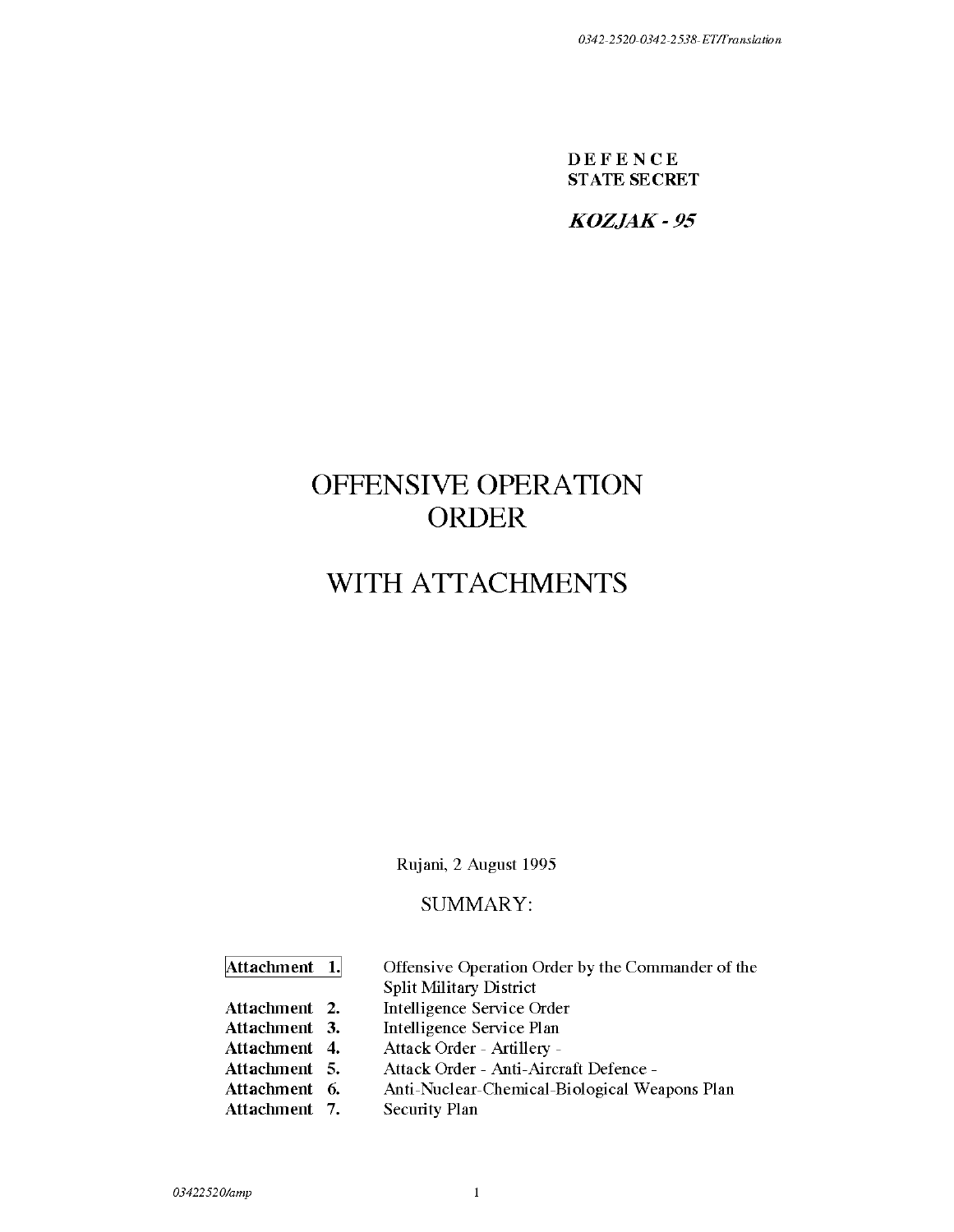| Attachment 8.  | Political Activity Plan                           |  |
|----------------|---------------------------------------------------|--|
| Attachment 9.  | <b>Communications Plan</b>                        |  |
| Attachment 10. | Croatian Air Force Combat Action Plan             |  |
| Attachment 11. | Attack Order by the Commander of the OG North     |  |
|                | - COPY - class: strictly confidential 8/95-01/17, |  |
|                | number: 1080-01-95-324                            |  |
|                | dated 1 August 1995                               |  |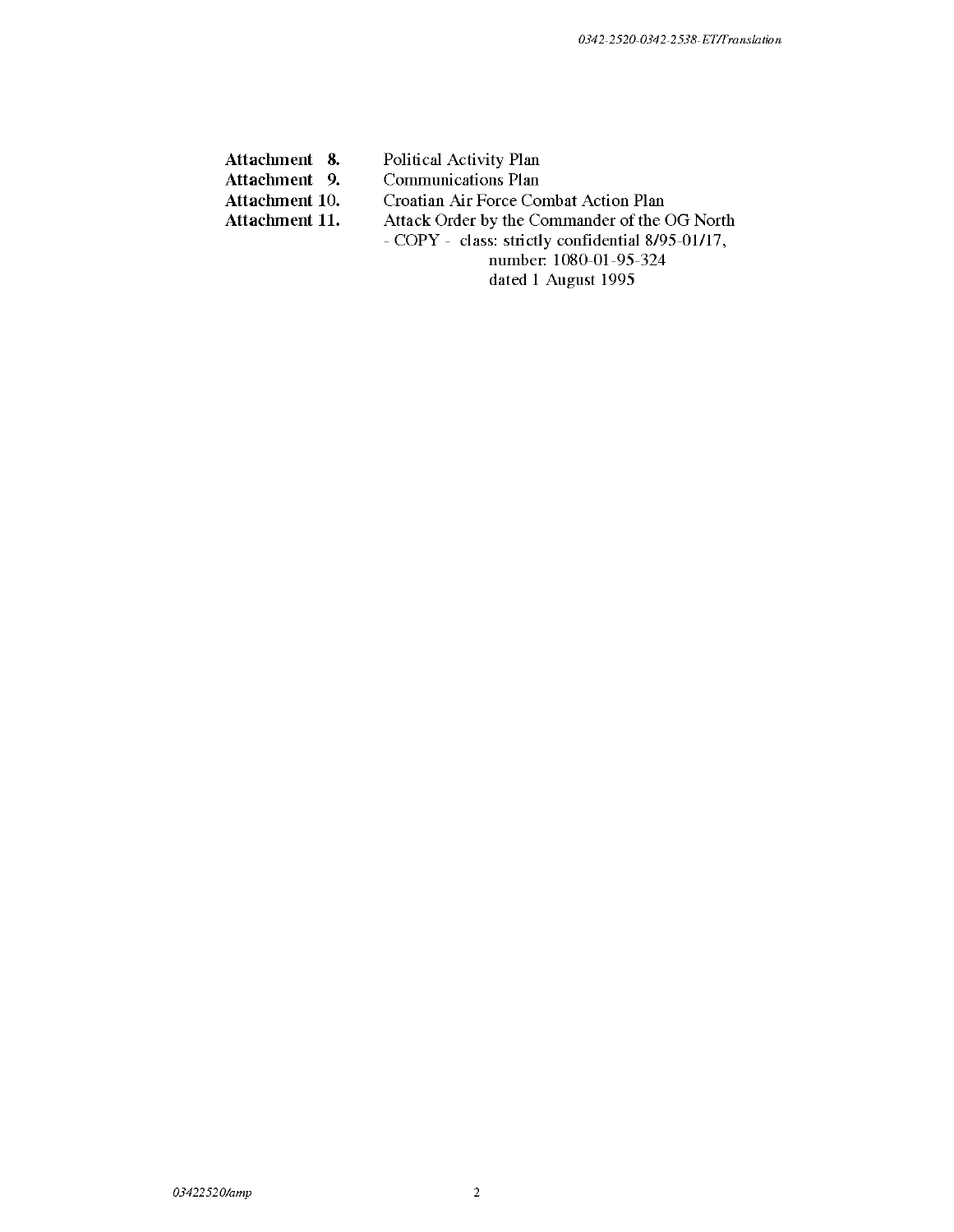## REPUBLIC OF CROATIA MINISTRY OF DEFENCE HV MAIN STAFF

DEFENSE ST ATE SECRET

*KOZJAK-95* 

## SPLIT MILITARY DISTRICT

Class: 8/93-01/01 Number: 1080-01-95-75/2  $\checkmark$ Zadar, 1 August 1995

Attachment no. \_l\_ Copy no.  $4$ 

# **OFFENSIVE OPERATION ORDER**

Map 1 : 100,000 Zadar, Gracac, Drvar, Biograd, Sibenik, Split, Glamoč and Sinj

## 1. THE ENEMY:

In the area of responsibility of the ZP /Military District/ Split and the OG /Operations Group/ North we are confronted with the forces of the  $7<sup>th</sup>$  Knin North Dalmatian Corps, 2<sup>nd</sup> Drvar KK /Krajina Corps/, KSS /Special Forces Corps/, ARSK /Army of the Republic of Serbian Krajina/ and parts of the forces of the  $1<sup>st</sup>$  Banja Luka KK and the Dmis Corps with about 15,000 troops.

The enemy has grouped its forces and organised them along the following line:

a) Area of Northern Dalmatia:

 $-4<sup>th</sup>$  Obrovac lpbr */Light Infantry Brigade/:* Velebit (Mali Alan, trig point  $1044$  (excluded)) – Tulove Grede – Kruševo – Novigradsko More (excluded);

- 92<sup>nd</sup> Benkovac mtbr /Motorised Brigade/: Novigradsko More (included) – Paljuv – Kašić – Zemunik Gornji – Nadinsko Blato (included);

 $-3<sup>rd</sup>$  Benkovac pbr /Infantry Brigade/: Petrim – Miranje Donje – Kolarina – Morpolača (excluded);

- 2nd Devrske pbr: Morpolača – Čista Mala – Prokljan – Debeljak, trig point 223 – Zaskok;

 $-75<sup>th</sup>$  Knin mtbr: Trbounje - Zitnic - Kricke - Gradac - Baljci Donji - Baljci Gomji - Lisina (included);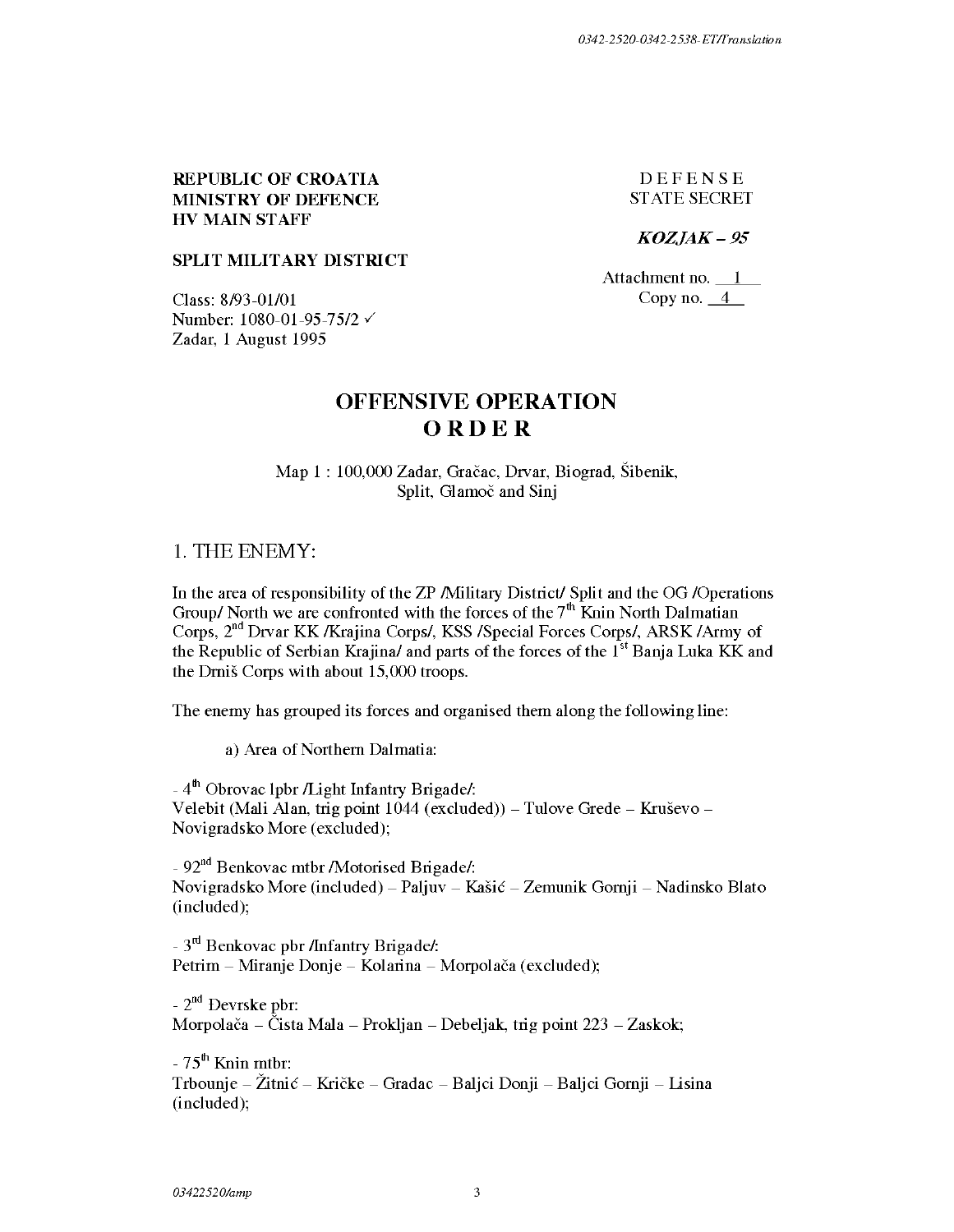$-1<sup>st</sup>$  Vrlika lpbr: Lisina (excluded) – Otišićke Razvale – Otišić – Laktac – B/ravčev/ Dolac – Ćubrice - Ježević - Cetina:

- BG /Combat Group/ Dinara (part of the forces of the  $7<sup>th</sup>$  Knin Corps units, Knin MUP /Ministry of the Interior/ battalion, part of the ARSK KSS): Modrica Kula - Unista - Dinara, trig point 1831 - Brezovac - Borova Glava - Strmica.

b) Area of Western Bosnia:

In this area the enemy is holding the front line with the following units:  $9<sup>th</sup>$  Grahovo lpbr,  $1<sup>st</sup>$  Drina Brigade,  $3<sup>rd</sup>$  Serbian Brigade,  $1<sup>st</sup>$  part of the  $1<sup>st</sup>$  Drvar Brigade, and  $7<sup>th</sup>$  Kupres mtbr.

In this area, the enemy has still not established a defence line in the entire area. This line might be:

Strmice ( exluded) –  $Pe\epsilon$  – Mokre Poljane – Crni Vrh – Sterekovci – Hotkovci – Pripovac - Pribelja - Cigansko Polje - Stranjik - Hajducka Glava, grid reference 1351 - Radina Kosa, trig point 1500- Velika Korita - Strazbenica - Zlosela - Demirovac.

In the area of Knin, the enemy has the following reserve forces: part of the forces from the KSS, the *Mindjufori* /Earring Wearers/ Reconnaissance-Sabotage Company, up to 800 conscripts, and on the right axis as an operational reserve there is currently the  $5<sup>th</sup>$  Glamoč lpbr in Mliništi and the  $1<sup>st</sup>$  Company of the Drvar Military Police.

In addition to the aforementioned units, the enemy will, as in the past days, be using its airforce from the Udbina and Banja Luka airfields, as well as LUNA and ORKAN surface-to-surface missiles, and improvised *KOSA VA* rockets.

Following the successful SUMMER-95 operation, the enemy still has sufficient forces in the area of Dinara, Strmica and the Glamoc-Kupres theatre to successfully organise the front line and carry out a planned counterattack.

In addition to the problems with personnel reinforcements in this area, the enemy is also encountering problems with a lack of equipment and ammunition, manoeuvring impediments, inadequacy of the command system, increasing defeatism, a drop in morale, insecurity and panic, particularly in Knin and Drvar.

# 2. TASK OF SPLIT MILITARY DISTRICT:

The Split Military District shall prepare and carry out a joint offensive operation in the area of Northern Dalmatia and Western Bosnia, *left:* Velebit; *right:* Kupres, *with the following task:* in a vigorous attack with intense artillery and air support, on several axes, directed at the main military and political transportation features in the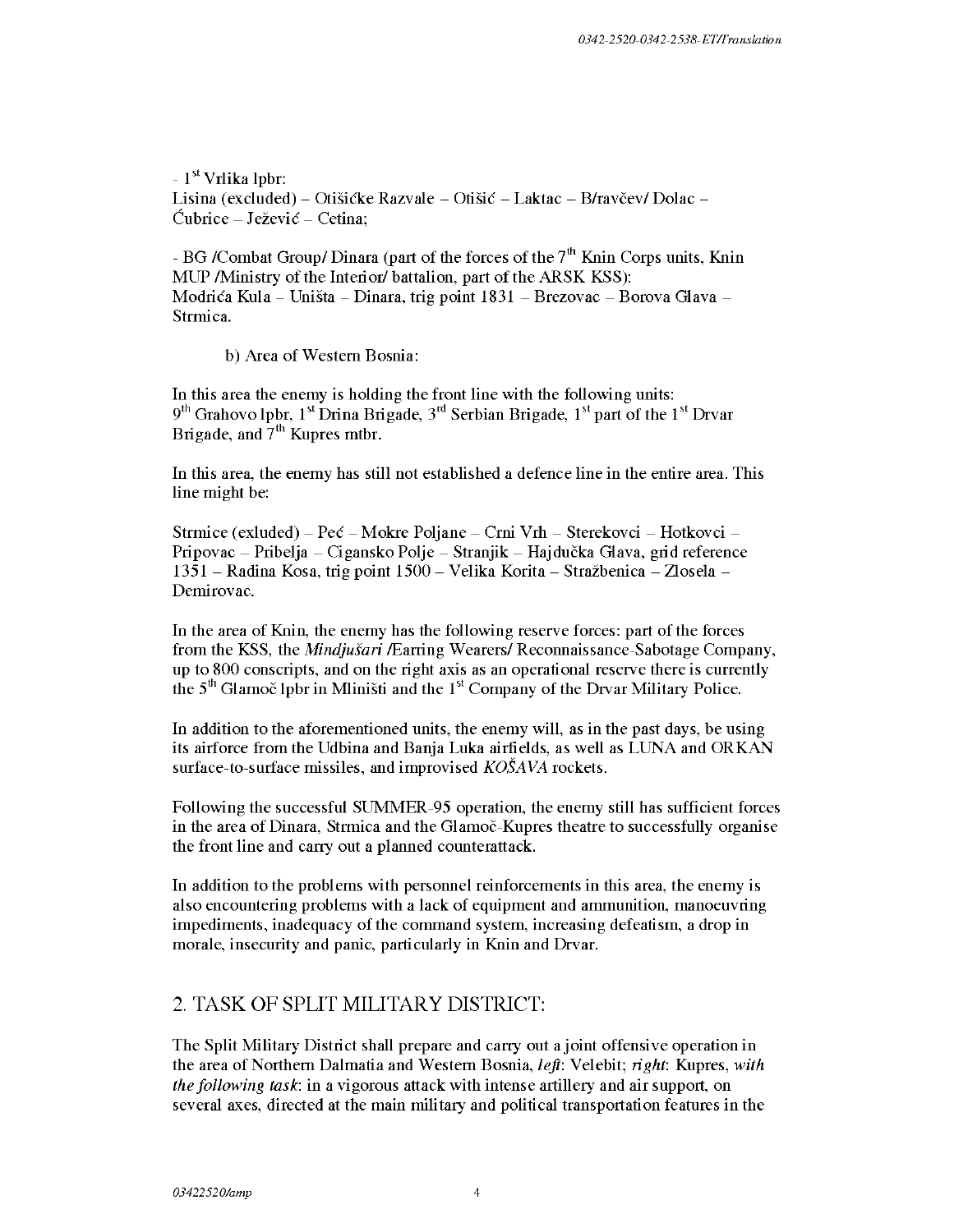enemy's operational depth, break up the enemy forces on the forward defence line, and by decisively advancing, take control of the key land, transportation, military and political features, thus putting the enemy in a no-exit situation and forcing him to surrender or withdraw.

Group the main forces for the attack along the following axes:

- BOSANSKO GRAHOVO KNlN
- JASENICE MUŠKOVCI
- $\bullet$  UNIŠKI DOCI UNIŠTE KLJEVO

In this way encircle the enemy forces in the general Northern Dalmatia area, cut off the communications leading from Knin towards the north, encircle Knin and take control of the town. The operation is meant to create conditions for the reintegration of the liberated area into the constitutional system of the Republic of Croatia.

# 3. NEIGHBOURS

- - *Right* of the forces of the Split Military District the offensive operation towards Donji Vakuf is being carried out by the BH Army.
- - Left: Gospic Military District and MUP Special Units are carrying out an offensive operation on the general V elebit  $-$  Gračac axis with the task of cutting off the communications leading from Gracac towards Knin and Obrovac.

# 4. I HA VE DECIDED:

With the established dynamics of frontal and flank strikes by all Split Military District forces, including strong artillery-rocket and air support, by inserting a part of the forces behind enemy lines, break up the enemy forces on the front line and by vigorously advancing along the main axes of attack, take control of key land, transportation, military and political features in the enemy's operational depth, thus putting the enemy forces in a no-exit situation and forcing them to surrender or withdraw.

Group the main forces for the attack along the following axes:

- - Bosansko Grahovo Knin, with the objective of cutting off the Knin Otric road and taking control of Knin;
- - Jasenice Muškovci, with the objective of cutting off the Obrovac Gračac road;
- - Uni ski Doci Uniste Kijevo, with the objective of taking control of the wider area of the Peruča valley and participating in capturing Kozjak.

With the auxiliary forces in the other part of the theatre carry out combined offensivedefensive action and push back the enemy on the axes given.

Carry out the operation in 2-3 phases, lasting 3-4 days.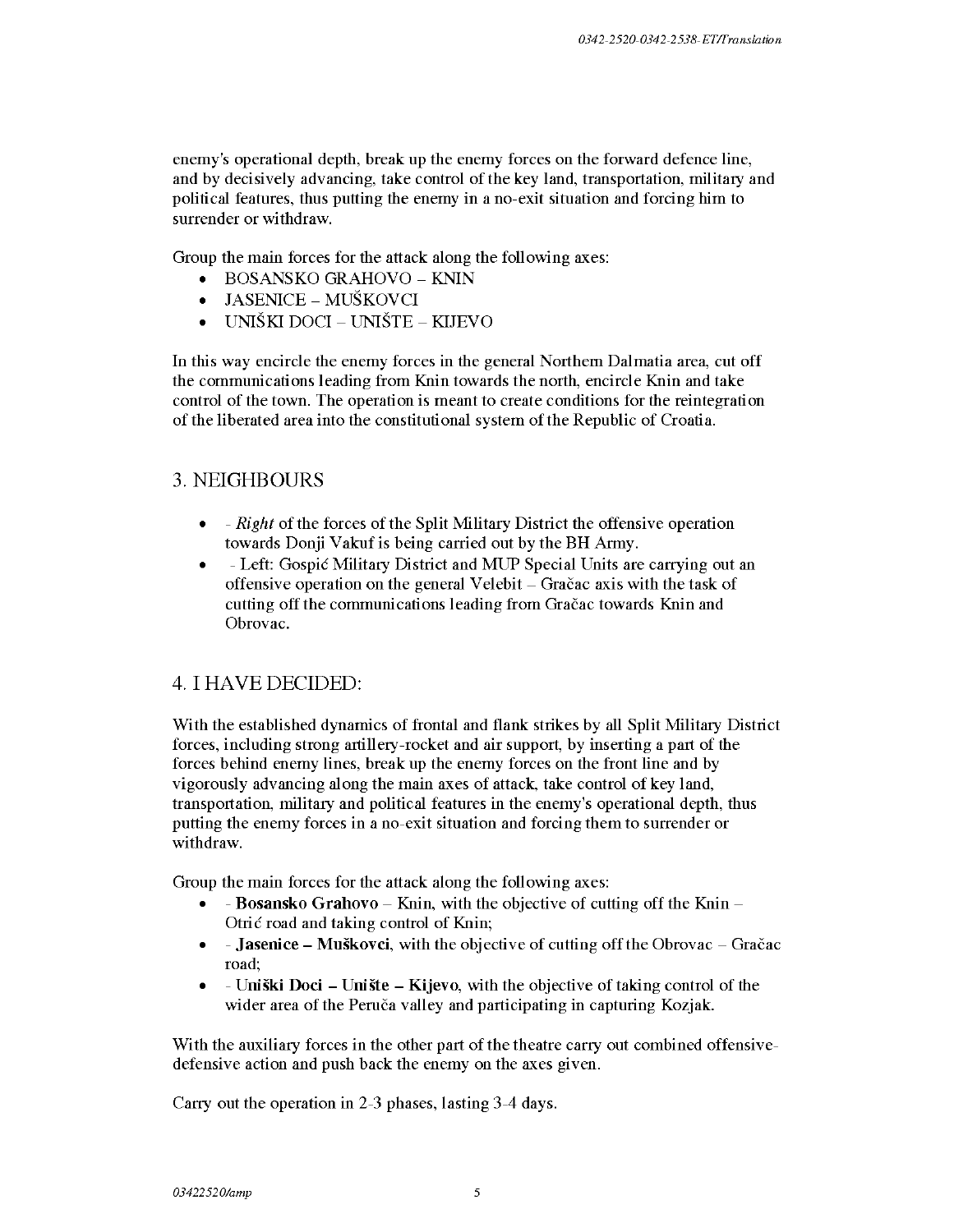In the  $I^{st}$  phase of the attack lasting one day, use the forces of the  $I^{st}$  combat echelon to break up the enemy on the first defence line and take control of favourable land features and communications in the tactical depth of the enemy.

In the *2nd phase* of the offensive operation lasting one day, in vigorous attacks cut through the main enemy forces in several places and create conditions for insertion of the forces of the  $2<sup>nd</sup>$  combat echelon into combat.

In the  $3^{rd}$  *phase* of the offensive operation lasting two days, destroy the main groupings of enemy forces and take control of key land, transportation, military and political features, thus putting the enemy in a no-exit situation and forcing him to surrender/withdraw.

In preparation for the offensive operation carry out a strike with part of the forces on the Glamocko Polje - Vitorog axis, with the objective of deceiving the enemy and tying up his operational reserve.

#### OPERATIONAL FORMATION:

- Combat echelon with reserve,
- Forces for behind-enemy-lines action,  $\overline{a}$
- Support and Anti-Armour Combat forces,
- Anti-Aircraft Defence forces,
- Air support forces,  $\overline{\phantom{0}}$
- $\overline{a}$ Other elements providing support for the operation.

The Command of the Split Military District shall be in charge of command and control of all forces in the area where the offensive operation /handwritten above: task/ is being carried out. For this purpose, establish two forward command posts /IZM/:

- Zadar IZM directly controls the forces of OG Zadar and OG Sibenik;
- Sajković IZM directly controls the forces of OG Sinj and OG North.

Readiness for attack at 0400 hours on 4 August 1995. Start of attack at 0500 hours on 4 August 1995.

#### 5. TASKS FOR THE UNITS:

#### 5.1. TASK FOR OG NORTH:

OG North comprising the  $4<sup>th</sup>$  gbr /Guards Brigade/,  $7<sup>th</sup>$  gbr,  $81<sup>st</sup>$  gb /Guards Battalion/ (including TG /Tactical Group/-1),  $1<sup>st</sup>$  HG Zdrug /Croatian Guards/ Brigade,  $3<sup>rd</sup>$  HVO /Croatian Defence Council/ gbr (including TG-2),  $2<sup>nd</sup>$  HVO gbr (including TG-3) and the forces of the Tomislavgrad Military District is to carry out a combined offensive operation with the main forces on the Dinara - Knin axis, and with its auxiliary forces on the Glamočko Polje - Vitorog axis.

Task:

In a vigorous strike by the main forces  $(4^{th}$  gbr and  $7^{th}$  gbr) on the Dinara – Knin axis, break up the enemy forces on the forward defence line and cut off the road leading from Knin towards Gračac, after which you are to take control of Knin.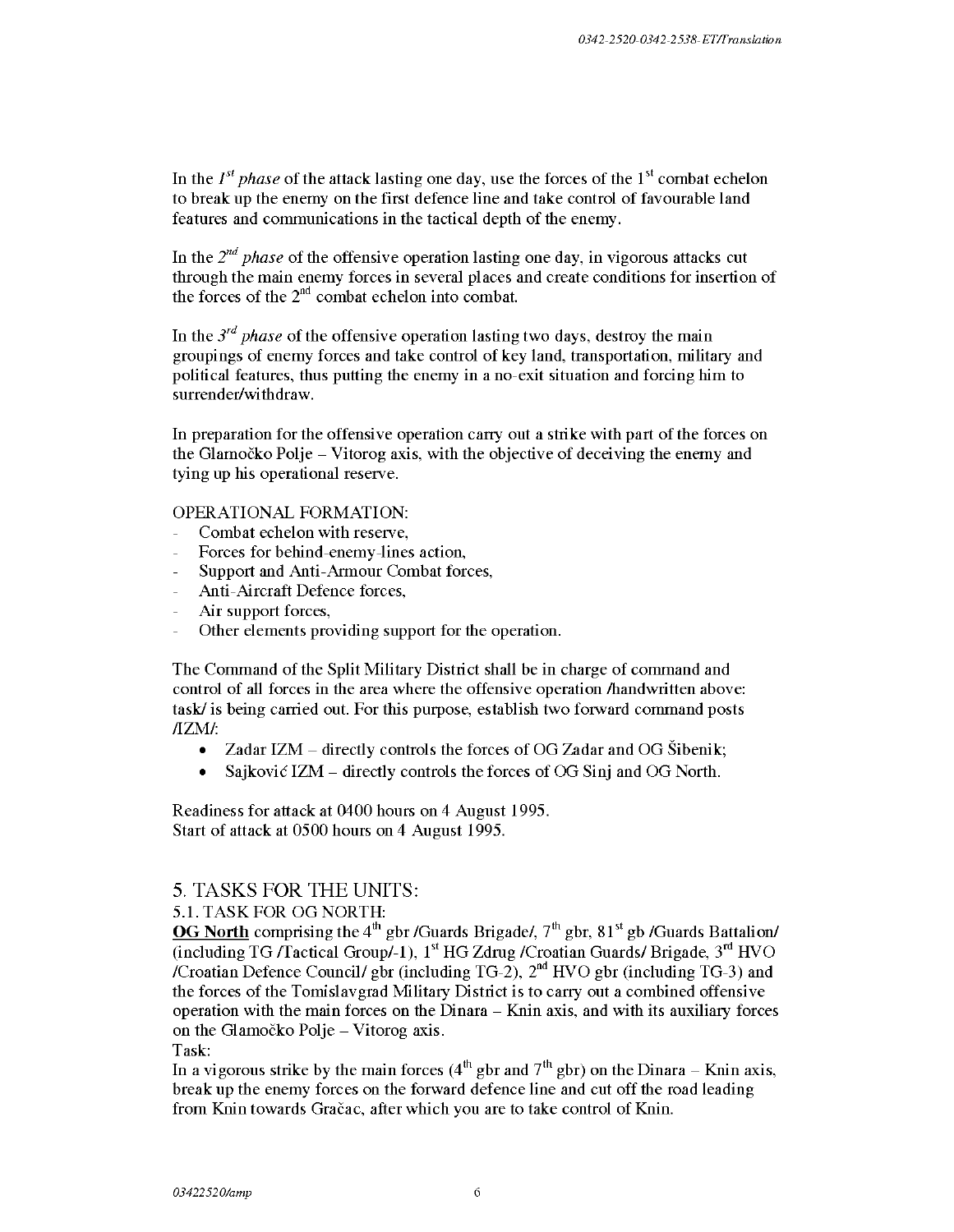In an attack of the auxiliary forces  $3^{rd}$  HVO gbr,  $2^{nd}$  HVO gbr, Tomislavgrad Military District) on the Glamočko Polje – Vitorog axis break up the enemy forces along the axes of attack, take control of Vitorog and Mliniste, and create conditions for further advanec towards Jajce. Implement the task with the close participation of the BH Army.

With the rest of the forces  $(81<sup>st</sup>$  gb,  $1<sup>st</sup>$  HGZdrug, TG-2, TG-2) remain in decisive defence on the line reached and in this way protect the flanks and the rear of the forces in the attack.

All units of the OG North shall be commanded by the Split Military District Chief of Staff, Staff Brigade Rahim ADEMI. Command post in the village of Sajkovic.

5.1.1.  $\mathcal{I}^h$  **gbr** is to carry out an attack in the following zone: *right* – Javorova Glava, trig point 833 (included) – Bolandža, trig point  $637$  (included) – Visoka Greda, trig point 692 - Crni Vrh, trig point 651 (included) - Martića Glavica, trig point 542 (included) - village of Ocestovo (included); *and left* - Crni Vrh, trig point  $1478$  (excluded) – Vršina, trig point  $1004$  (included) – Crna Glava, trig point 787 (included) – Smrekova Glava, trig point  $472$  (included) – Lopuze, trig point 378 (included).

TASK: In a vigorous strike on the Risovac – Golubičko Suvo Polje – village of Kovačići /as printed/ axis, break up the enemy forces on the forward defence line, and by vigorously advancing enable the insertion of the units of the  $4<sup>th</sup>$  gbr into the attack, cut the Knin – Kijevo road and take control of the general sector of the village of Kovacic.

Carry out the attack in three phases lasting 4 days.

In the  $1<sup>st</sup>$  phase of the attack lasting one day, break up the enemy forces on the forward defence line and reach the Pljesivica, trig point 1148 - Anica Glava, trig point 909 - Vrsina, trig point 1004 line.

In the  $2<sup>nd</sup>$  phase of the attack lasting one day, in a vigorous advance towards the village of Kovačić, take control of the Veljuv, trig point  $463 -$  trig point  $494 -$  Ladevac, trig point  $624 -$ Crna Glava, trig point 785 line, and in this way enable the insertion of the units of the  $4<sup>th</sup>$  gbr into the attack along the Golubičko Suvo Polje – village of Golubić – village of Žagrović axis. Provide maximum fire support on the right flank of the attack for the insertion of the  $4^{th}$  gbr. Line of separation in the zone of attack between the  $7<sup>th</sup>$  gbr and the  $4<sup>th</sup>$  gbr:

Orljaj, trig point 494 – intersection in the village of Mirković, trig point  $265$  – Mlinarevici, all included for the  $7<sup>th</sup>$  gbr.

In the  $3<sup>nt</sup>$  phase of the attack lasting two days, take control of the general area of the village of Kovačić and reach the Mlinarevici  $-$  Lopuže, trig point 378 line, where they are to switch to defence and be prepared for a continuation of combat action.

Support for the attack is provided by TRS /Artillery-Rocket Group/-3 and the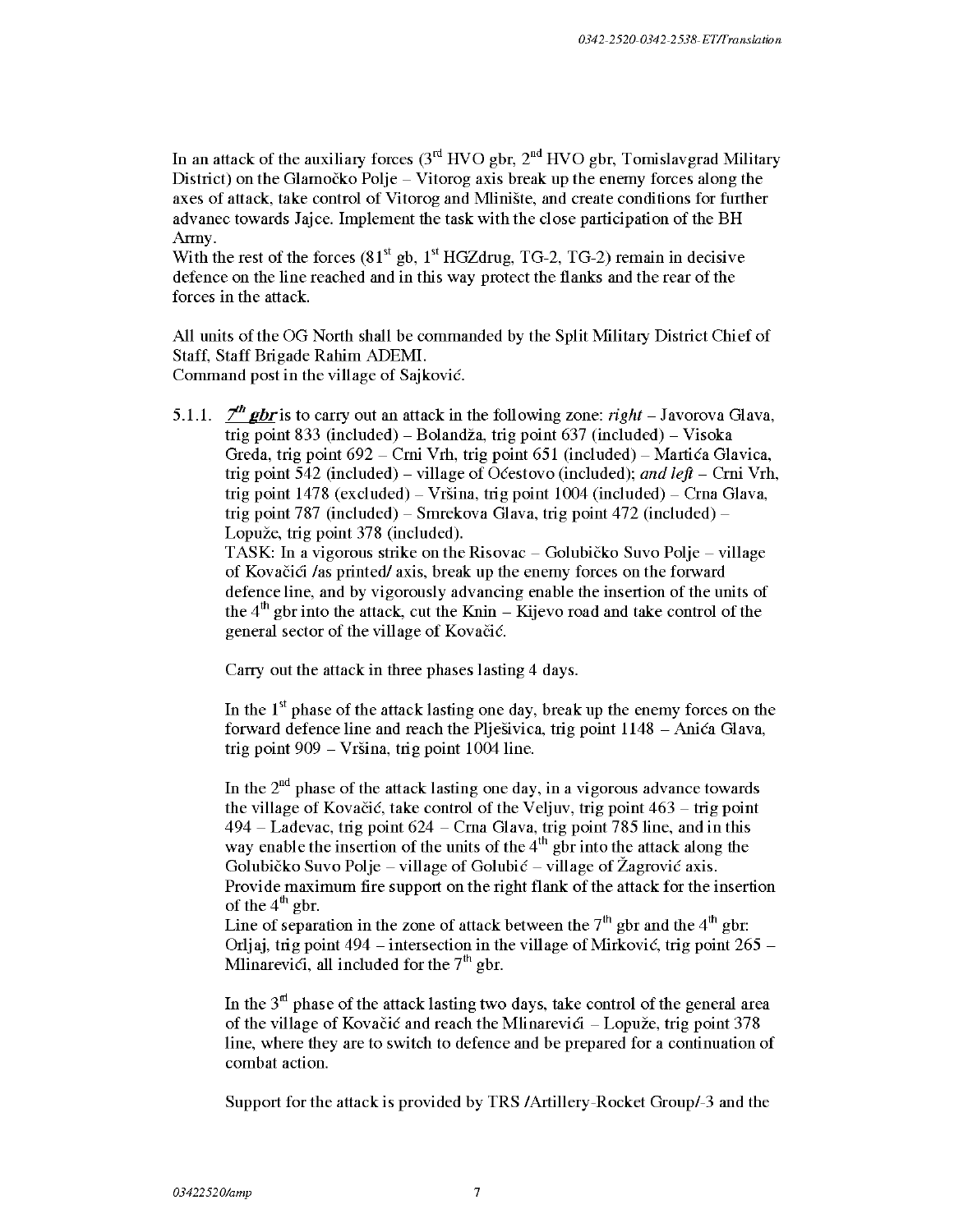HRZ /Croatian Air Force/.

Command post at the beginning of the attack in the village of Luka. Readiness for attack at 0400 hours on 4 August 1995. Start of attack at 0500 hours on 4 August 1995.

5.1.2.  $\boldsymbol{A}^{th}$  **g**br, in preparation for the offensive operation, is to hand over the front line to the  $81<sup>st</sup>$  HV gb.

During the  $1<sup>st</sup>$  phase of the attack provide artillery and rocket support for the  $7<sup>th</sup>$  gbr and monitor the combat formation of the  $7<sup>th</sup>$  gbr ready for insertion following completion of the  $7<sup>th</sup>$  gbr's immediate task.

In the  $2<sup>nd</sup>$  phase of the attack they are to insert attack forces along the Golubićko Suvo Polje – Golubić – Žagrović axis. With part of the forces take control of the Knin – Strmica road in the area of Golubic.

In the  $3<sup>nt</sup>$  phase of the attack, in a decisive strike along the axis of attack, break up the enemy forces, capture Visoka Greda, trig point 692, Crni Vrh, trig point 651, Stanic, trig point 403, and Kamenito Brdo, trig point 37 4, secure the right flank, and then take control of the area of Knin.

Support is provided by TRS-3 and the HRZ.

Command post at the beginning of the attack in the village of Luka. Readiness for attack at 0400 hours on 4 August 1995. Start of attack at 0500 hours on 4 August 1995.

5.1.3. *f<sup>t</sup>* **HGZdrug** (including the ATG /Anti-Terrorist Group/ of the  $72<sup>nd</sup>$  Military Police Battalion) is to remain in operational reserve for intervention along endangered axes of defence or for insertion into the attack on the orders of the OG North commander.

Waiting area in the village of Strupnic.

Support is provided by TRS-3 and the HRZ. Readiness for attack at 0400 hours on 4 August 1995.

5.1.4. **SI<sup>st</sup>** gb (including TG-1 and the HR H-B /Croatian Republic of Herceg-Bosna/ MUP Special Forces), in preparation for the offensive action, is to take over the front line from the units of the  $4<sup>th</sup>$  gbr and a part of the front line of the  $7<sup>th</sup>$  gbr. Further on, they carry out a decisive defence of the following line:  $\ell e \hat{\theta}$  - Mac<sub>ja</sub> Greda (included); *right-* Veliki Kik, trig point 1274 (excluded).

In this way secure the right flank and rear of the forces in the attack.

Support is provided by TRS-3 and the HRZ.

Command post in the area of the village of Obljaj.

Readiness for defence at 1800 hours on 3 August 1995.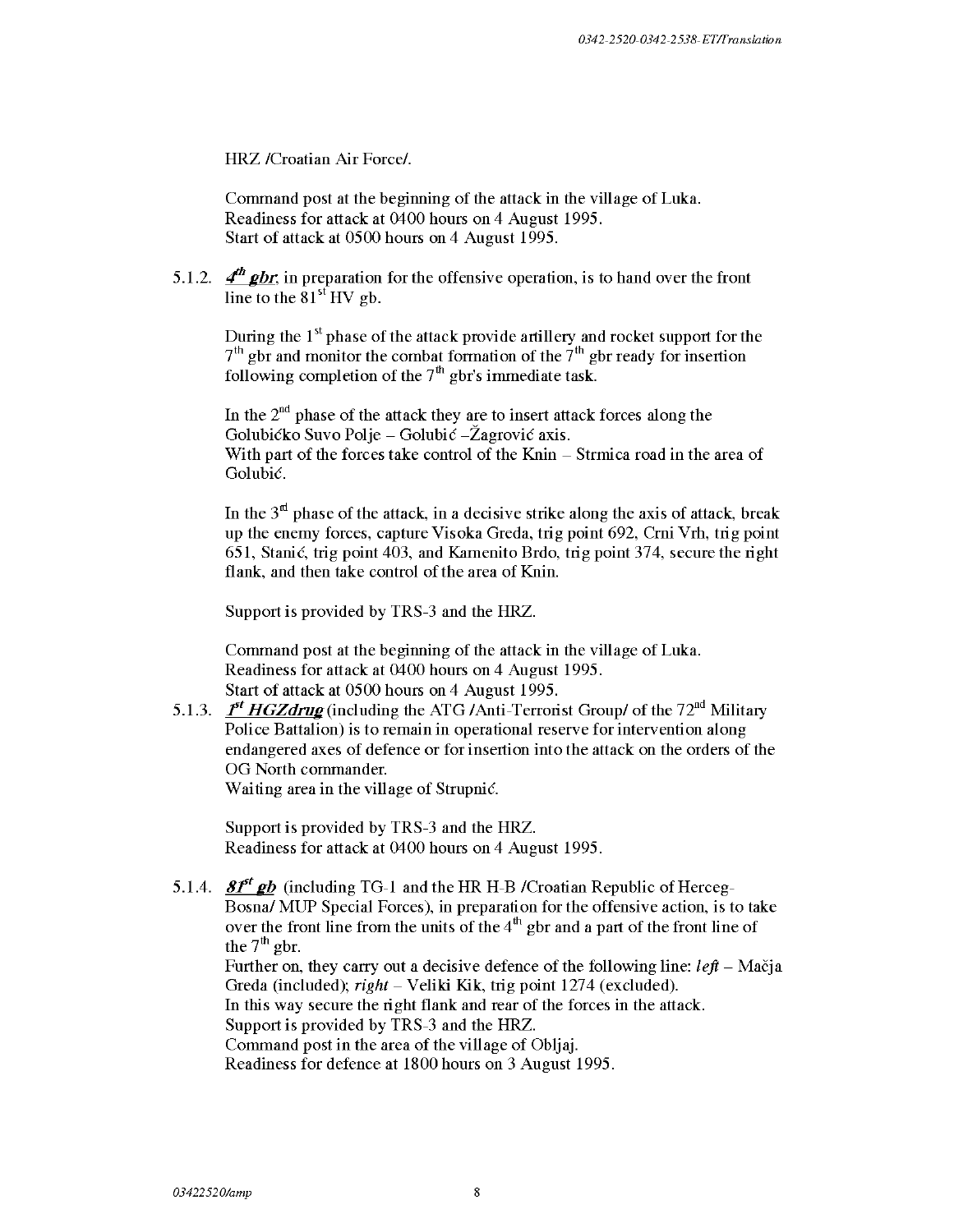## 5.2. TASK FOR OG SINJ:

**OG Sinj** comprising: 126<sup>th</sup> dp /Home Guard Regiment/, 144<sup>th</sup> br /Brigade/ and 6<sup>th</sup> dp is to carry out an attack in the following zone: *left* - village of Strunje – Krčevina, trig point 550; and *right* - Cmi Vrh, trig point 1478 (included) - Vrsina, trig point 1004  $\text{(exluded)} - \text{Crna Glava}, \text{trig point } 785 \text{ (excluded)} - \text{Smrekova Glava}, \text{trig point } 472$  $(excluded)$  – Lopuže, trig point 378 (excluded), with the following task: in a vigorous attack along the Dinara - Kijevo and Svilaja - Kozjak axes, encircle the enemy forces in the general Peruča Valley area, destroy them, firmly take control of Kozjak and be prepared for a continuation of offensive operations towards Knin.

Support is provided by TRS-3 and the HRZ.

The commander of OG Sinj, Colonel Ante KOTROMANOVIC, shall command all units.

Command post at the beginning of the attack in Sinj. Readiness for attack at 0400 hours on 4 August 1995. Start of attack at 0500 hours on 4 August 1995.

5.2.1. **126<sup>th</sup>** dp within the 1<sup>st</sup> combat echelon from its current defence positions is to attack on the following part of the front line:  $left$  - Anti ca Glava, trig point 1539 (excluded) - Kosorska Gradina (included) - Crna Glava, trig point 1106 (included); and *right* - Ostri Vrh - Kobilovaca, trig point 1330 (included) - Krš, trig point 702 (included). Task: By vigorously encompassing the general Uniste area, break up the

enemy forces along the attack axis, inflict losses in personnel and equipment on the enemy, and as soon as possible take control of the following area: Kijevo – Polača, thus facilitating the attack by the  $6<sup>th</sup>$  dp against Kozjak. During the attack secure the left flank of the  $4<sup>th</sup>$  gbr and the  $7<sup>th</sup>$  gbr. When reaching the end point of the attack the unit shall secure the liberated area and fortify itself at the line reached.

Carry out the attack in two phases lasting two days.

In the  $1<sup>st</sup>$  phase of the attack lasting one day, break up the enemy forces in the general Uniste area and reach the Kobilovaca, trig point 1330 - Barisica Vrh, trig point 732 line.

In the  $2<sup>nd</sup>$  phase of the attack lasting one day take control of Peruča Valley and Kijevo and participate with the  $6<sup>th</sup>$  dp in taking control of the Kozjak mountain.

Support is provided by TRS-3.

Command post at the beginning of the attack in the area of Brezovac. Readiness for attack at 0400 hours on 4 August 1995. Start of attack at 0500 hours on 4 August 1995.

5.2.2.  $\boldsymbol{\delta}^{\text{th}}$  *dp* is to attack on the following part of the front line: left – village of Elezi – Krčevina; and right: Peruča Lake, with the following task: with the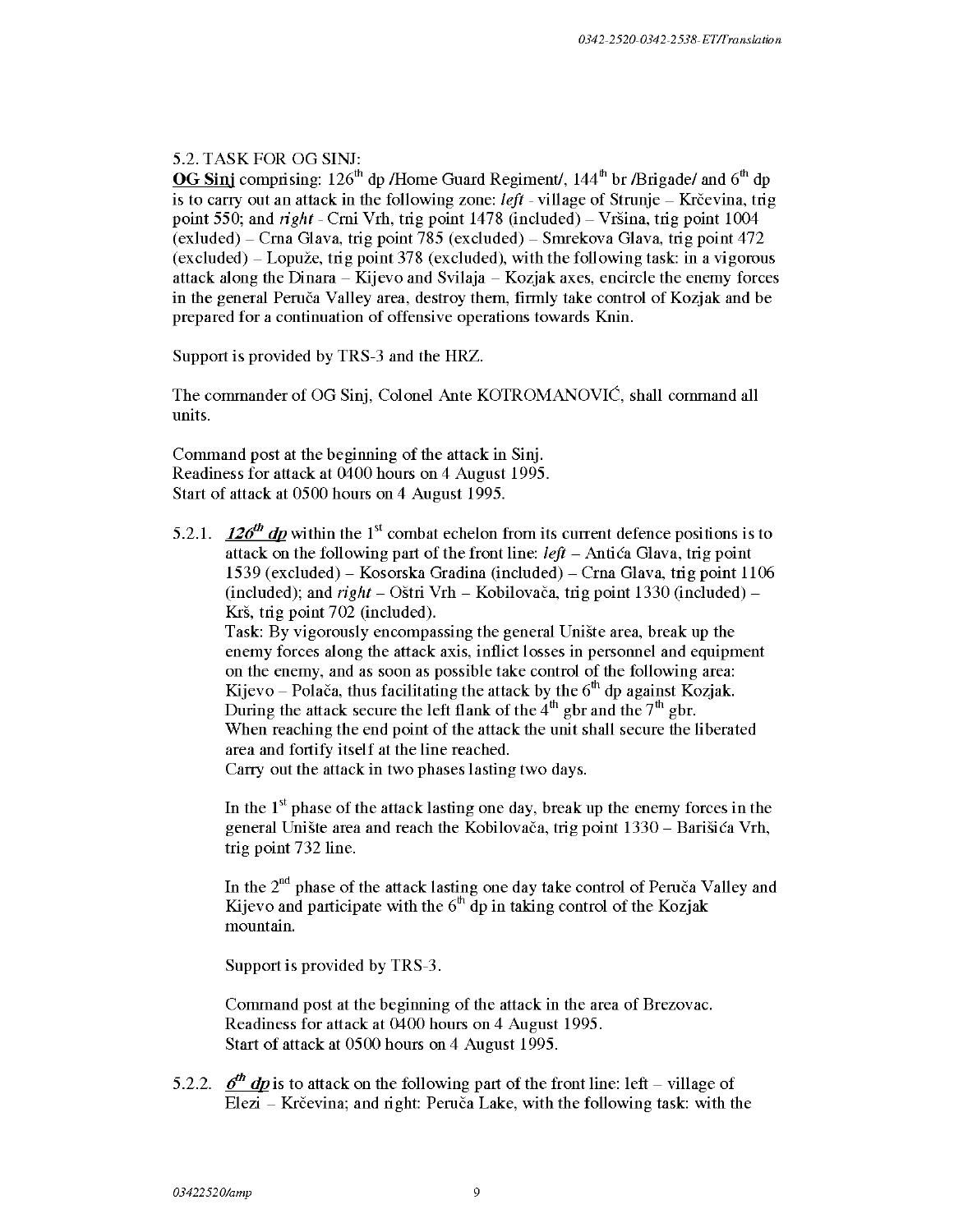participation of the 126<sup>th</sup> dp and the 142<sup>nd</sup> dp, break up the forces of the enemy on the first line of defence, and then, in vigorous flank and frontal strikes, capture the following features: Iv ova Glava, Lisin, Konjska Glava and Razvale Otisicke, then direct the attack against the village of Maovice and the Kozjak mountain.

In taking control of Kozjak cooperate with the  $126<sup>th</sup>$  dp.

With a part of the forces take control of the following features: Sinjal, Obodina and Lemeš.

The unit shall fortify itself and construct defensive positions at the line reached, and be prepared for a continuation of combat operations.

Command post during the operation in the village of Donje Ogorje. Readiness for attack at 0400 hours on 4 August 1995. Start of attack at 0500 hours on 4 August 1995.

5.2.3.  $144<sup>th</sup>$  *br* from its current defence positions is to attack along the V jestic Gora - Bravčev Dolac - Vinalić axis, with the following task: in a vigorous attack in cooperation with the  $126<sup>th</sup>$  dp and the  $6<sup>th</sup>$  dp break up the enemy forces in the area of Bravčev Dolac, then continue the attack towards the village of Vinalić, where the unit is to link up with the forces of the  $126<sup>th</sup>$  dp.

Carry out the attack in two phases lasting two days.

In the  $1<sup>st</sup>$  phase of the attack lasting one day, break up the enemy forces in the general Bravčev Dolac area and reach the Kurozeb, trig point  $1204 - K$ oščica, trig point 1144 line.

In the  $2<sup>nd</sup>$  phase of the attack lasting one day, vigorously pursue the crushed enemy and come out onto the area of the village of Vinalic, where the unit is to link up with the forces of the  $126<sup>th</sup>$  dp.

In the further course, the unit is to carry out offensive operations on orders by the OG Sinj commander.

Keep the command post at the beginning of the attack in the area of Vjestic Gora.

Readiness for attack at 0400 hours on 4 August 1995. Start of attack at 0500 hours on 4 August 1995.

#### 5.3. TASK FOR OG SIBENIK:

OG Sibenik comprising:  $142<sup>nd</sup>$  dp,  $15<sup>th</sup>$  dp and  $113<sup>th</sup>$  pbr is to attack along the following basic axes: Miljevci - Promina, Skradin - Plastovo - Tomasovica Stanovi and Dragiši $\acute{c}i$  – Bribir.

Zone of attack:

- right: village of  $E$ lezi Krčevina;
- left: village of Velim Orlovača, trig point 405 Biovičino Selo.

Support is provided by TRS-4.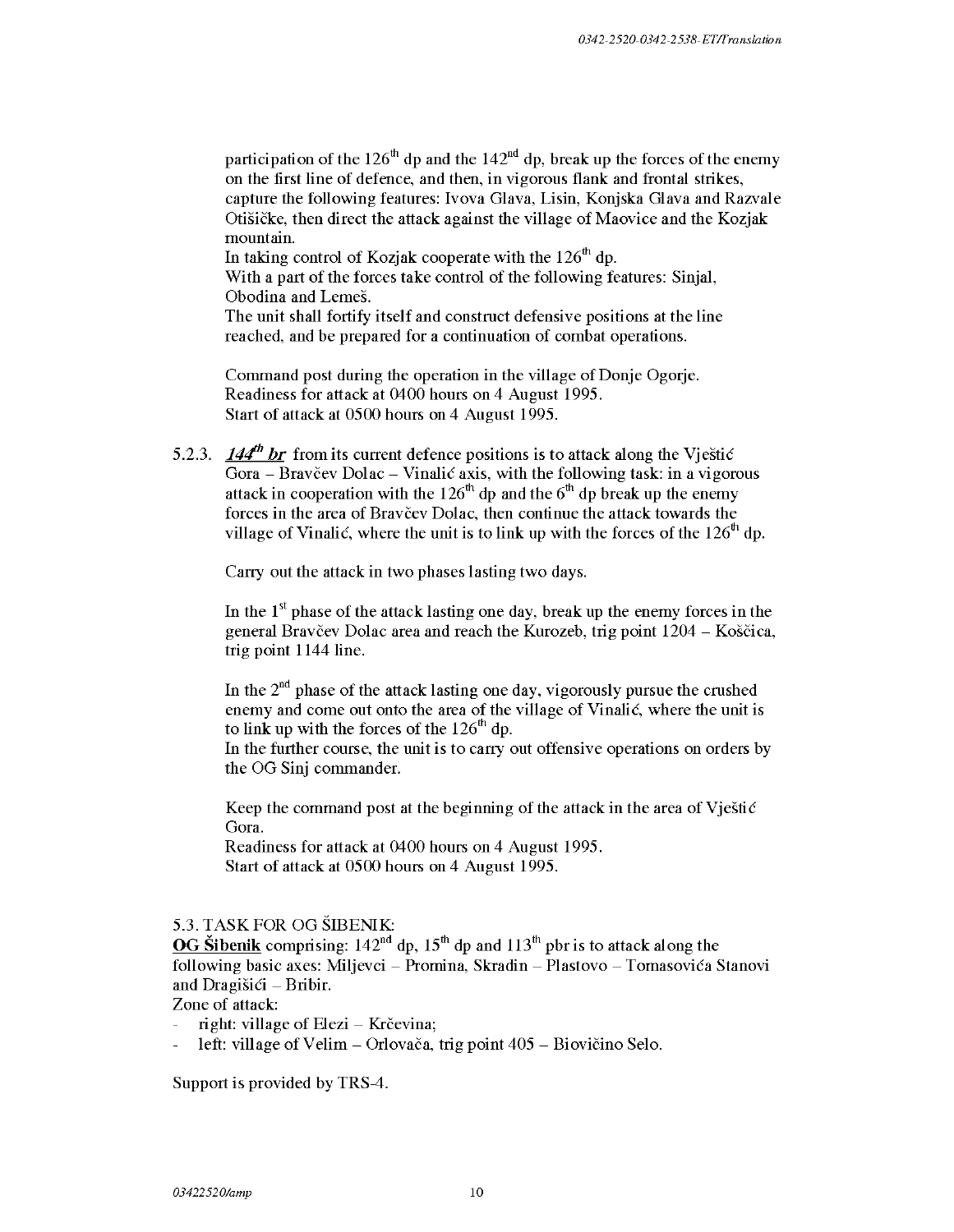The commander of the OG Sibenik, Colonel Bruno VUKIC, shall command all units. Command post in Sibenik. Readiness for attack at 0400 hours on 4 August 1995. Start of attack at 0500 hours on 4 August 1995.

142<sup>nd</sup> dp within the 1<sup>st</sup> combat echelon, from its current defence positions, is to attack on the following part of the front line:  $right -$  village of Elezi – Krčevina; and *left* – Krka river with the following task: break up the enemy along the first line of defence and the attack axes, inflict losses in personnel and equipment, and take control of the general Zitnic, Trbounje, Oklaj, Promina and Vrbnik area.

During the attack cooperate with the  $6<sup>th</sup>$  dp and the  $15<sup>th</sup>$  dp. When reaching the final line of the attack, the unit shall secure the liberated area and fortify itself at the positions reached.

Support is provided by TRS-4.

Command post at the beginning of the attack in the village of Kaocine. Readiness for attack at 0400 hours on 4 August 1995. Start of attack at 0500 hours on 4 August 1995.

 $15<sup>th</sup>$  dp within the 1<sup>st</sup> combat echelon, from its current defence positions, is to attack on the following part of the front line: right  $-$  Krka river; and left  $-$  Debela Punta  $-$ Kakanj – Krnete, with the following task: in cooperation with the  $142<sup>nd</sup>$  dp and the  $113<sup>th</sup>$  pbr, break up the forces of the enemy along the first line of defence, and then, in vigorous flank and frontal strikes, take control of the following features: Velika Glava, Sonkovic, Bratiskovci, Laskovica, and then direct the attack along the right bank of the Krka river all the way to the village of Radučić.

The unit shall fortify itself and construct defensive positions at the line reached, and be prepared for a continuation of combat operations. Support is provided by TRS-4. Command post at the beginning of the operation in Skradin. Readiness for attack at 0400 hours on 4 August 1995. Start of attack at 0500 hours on 4 August 1995.

113<sup>th</sup> pbr within the 1<sup>st</sup> combat echelon, from its current defence positions, is to attack on the following part of the front line:  $right - Debela$  Punta  $-$  village of Kakanj; and left  $-$  village of Velim  $-$  Orlovača, trig point  $405 - Bi$ ovičino Selo, with the following task: in cooperation with the  $15<sup>th</sup>$  dp and the  $134<sup>th</sup>$  dp break up the forces of the enemy along the enemy's front line, and then, in vigorous strikes, take control of the following features: Zdrapanj, Medare, ZaZvic, Vacani, Bribir and Ervenik. The unit shall fortify itself and construct defensive positions at the line reached, and be prepared for a continuation of combat operations.

Support is provided by TRS-4.

Command post at the beginning of the offensive operation in the village of Dubrava Tisnjanska.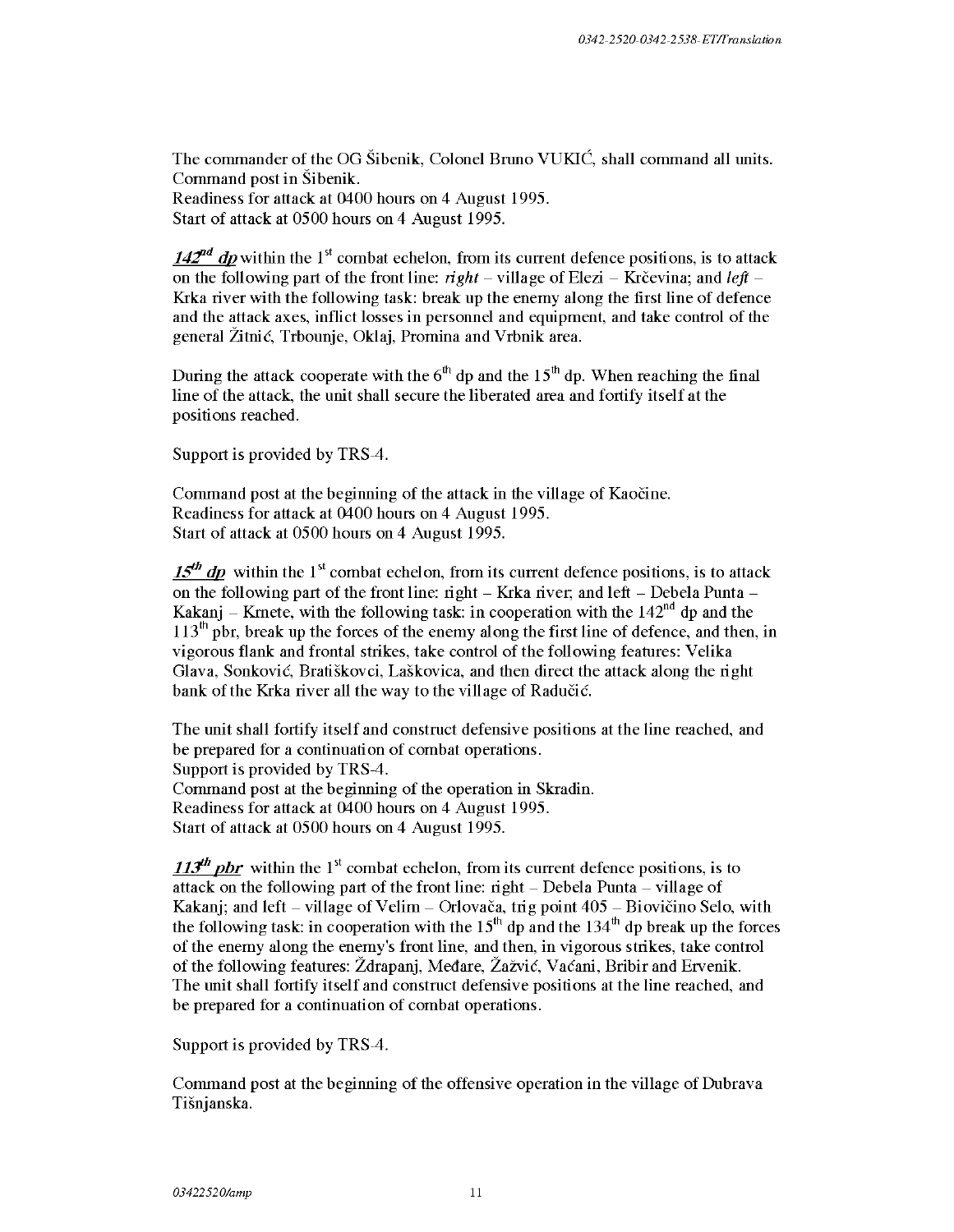Readiness for attack at 0400 hours on 4 August 1995. Start of attack at 0500 hours on 4 August 1995.

#### TASK FOR OG ZADAR:

OG Zadar comprising:  $2<sup>nd</sup>/b$ attalion of the/9<sup>th</sup> gbr,  $112<sup>th</sup>$  br,  $7<sup>th</sup>$  dp and  $134<sup>th</sup>$  dp is to attack along the following basic axes: Novigrad - Donji Karin - Kastel Zegarski - Suhovare – Smiljčić – Benkovac, Prkos – Nadin, Gorica – Raštević, Vrana – Miranje, Pristeg – Ceranje Gornje and Bila Vlaka – Vukšić – Modrino Selo.

Zone of responsibility: Right: village of Velim – Orlovača, trig point  $405$  – Biovčino Selo; *handwritten:/* (included) Left: Božića Vršine – Prezid. /handwritten:/ (excluded)

Support is provided by TRS-5.

The commander of the OG Zadar, Colonel Mladen FUZUL, shall command all units. Readiness for attack at 0400 hours on 4 August 1995. Start of attack at 0500 hours on 4 August 1995.

# $2<sup>nd</sup>/9<sup>th</sup>$  gbr (with  $2<sup>nd</sup>/134<sup>th</sup>$  dp) is to attack in the following zone:

Right: Zrmanja river canyon Left: Vršine – Prezid – Dukovača

With the following task: with the forces from the  $1<sup>st</sup>$  combat echelon, break up the enemy along the first line of defence and as soon as possible cut the Gračac  $-$ Obrovac road, and take control of the Muskovci area.

In this way, create conditions for the insertion of fresh troops into combat and a prolongation of the attack.

While carrying out the task, secure the right flank of the MUP /Ministry of the Interior/ Special Unit.

Support in carrying out this task is provided by TRS-5 and the HRZ.

Command post at the beginning of the operation in the village of Seline. Readiness for attack at 0400 hours on 4 August 1995. Start of attack at 0500 hours on 4 August 1995.

112<sup>th</sup> HV Brigade within the 1<sup>st</sup> combat echelon, from its current defence positions, is to attack on the following part of the front line:  $\dot{\text{right}} - \text{village}$  of Rupali – village of Smiljčić – village of Popovići, all included; and left – Zrmanja river canyon. Task: break up the enemy along the first line of defence and along the attack axes, inflict losses in personnel and equipment, and as quickly as possible take control of the general Karin - Smiljčić - Kaštel Žegarski area. During the attack cooperate with the 7<sup>th</sup> HV dp.

After reaching the final point of attack, the unit shall secure the liberated area, fortify itself at the line reached, and be prepared for a continuation of combat operations.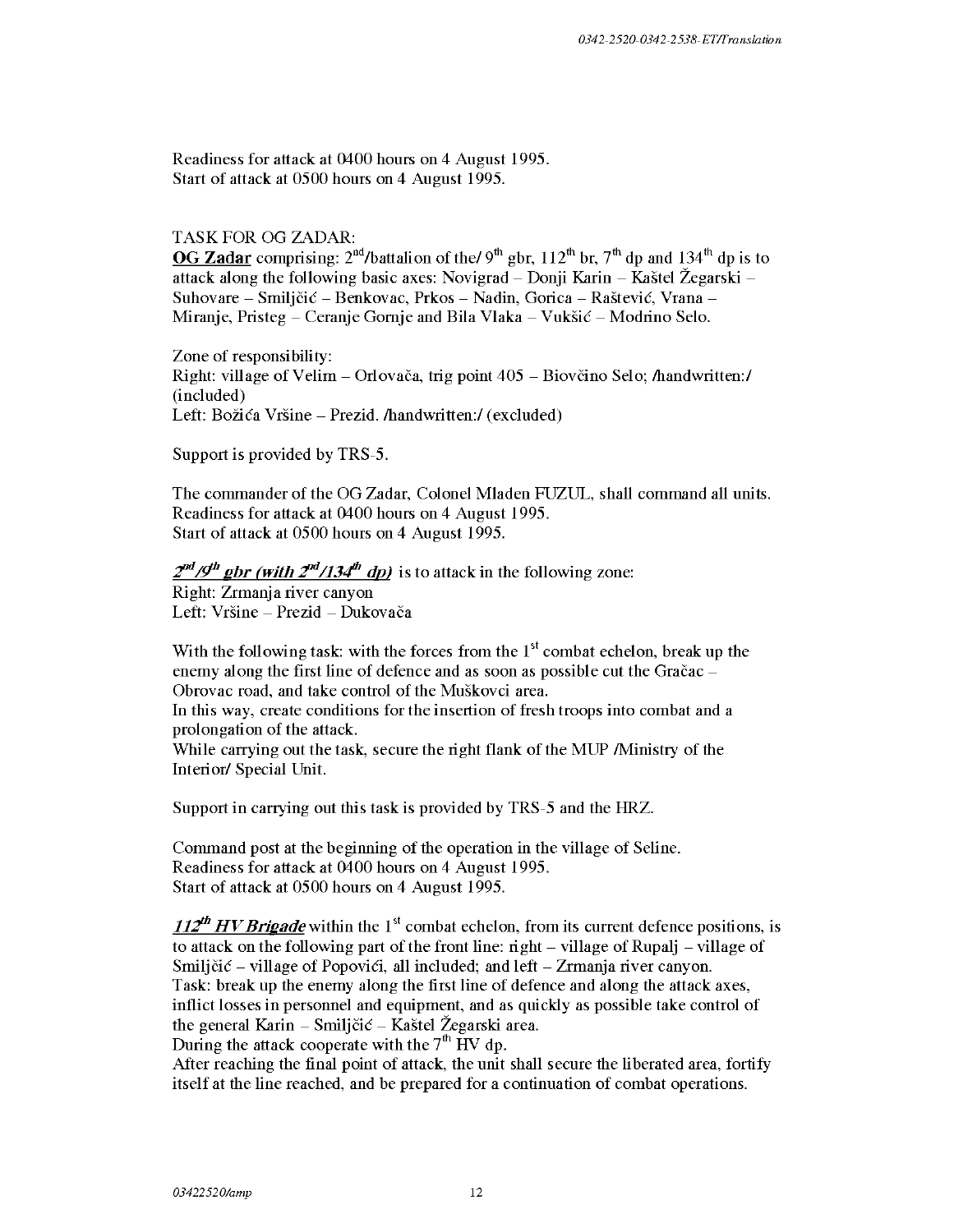Support is provided by TRS-5.

Command post at the beginning of the attack in the village of Posedarje.

Readiness for attack at 0400 hours on 4 August 1995. Start of attack at 0500 hours on 4 August 1995.

 $\frac{7}{10}$  *HV dp* within the 1<sup>st</sup> combat echelon, from its current defence positions, is to attack on the following part of the front line: right  $-$  Vrcevo  $-$  village of Vinterinci  $-$ Vijenac – village of Šopot; and left – the right border of the  $112^{th}$  Brigade's attack zone.

Task: in cooperation with the  $112<sup>th</sup>$  dp and the  $134<sup>th</sup>$  dp break up the forces of the enemy along the first line of defence, and then, in vigorous flank and frontal strikes, take control of the following features: village of Veljane, Ražovljeva Glava, Nadinski Vijenac and Benkovac.

The unit shall fortify itself and construct defensive positions at the line reached.

Support is provided by TRS-5. Command post during the operation in the village of Debeljak. Readiness for attack at 0400 hours on 4 August 1995. Start of attack at 0500 hours on 4 August 1995.

134<sup>th</sup> HV dp (-1 battalion) within the 1<sup>st</sup> combat echelon, from its current defence positions, is to attack on the following part of the front line: right  $-$  village of Velim  $$ village of Morpolača – Orlovača, grid reference  $405$  – Debelo Brdo, trig point  $363$  – Biovičino Selo; and left  $-$  Vrčevo, trig point 212  $-$  Vinterinci  $-$  Vijenac, grid reference  $240 - \text{village of } \text{Sopot.}$ 

Task: in cooperation with the  $7<sup>th</sup>$  dp and the 113<sup>th</sup> pbr break up the forces of the enemy along the first line of defence, and then, in vigorous flank and frontal strikes, take control of the following features: Miranje Gomje and the village of Vuksic. After that, direct the main forces towards the village of Parčić.

The unit shall fortify itself and construct defensive positions at the line reached, and be prepared for a continuation of combat operations.

Support is provided by TRS-5.

Command post in Biograd. Readiness for attack at 0400 hours on 4 August 1995. Start of attack at 0500 hours on 4 August 1995.

#### 6. HRZ and PZO /Anti-Aircraft Defence/:

With the authorised forces of combat planes (MIG-21), helicopters for anti-armour combat (MI-24) and transport helicopters (MI-8), it shall provide aircraft support along the axis of attack pursuant to the Plan of Use and by request of the operations group commander.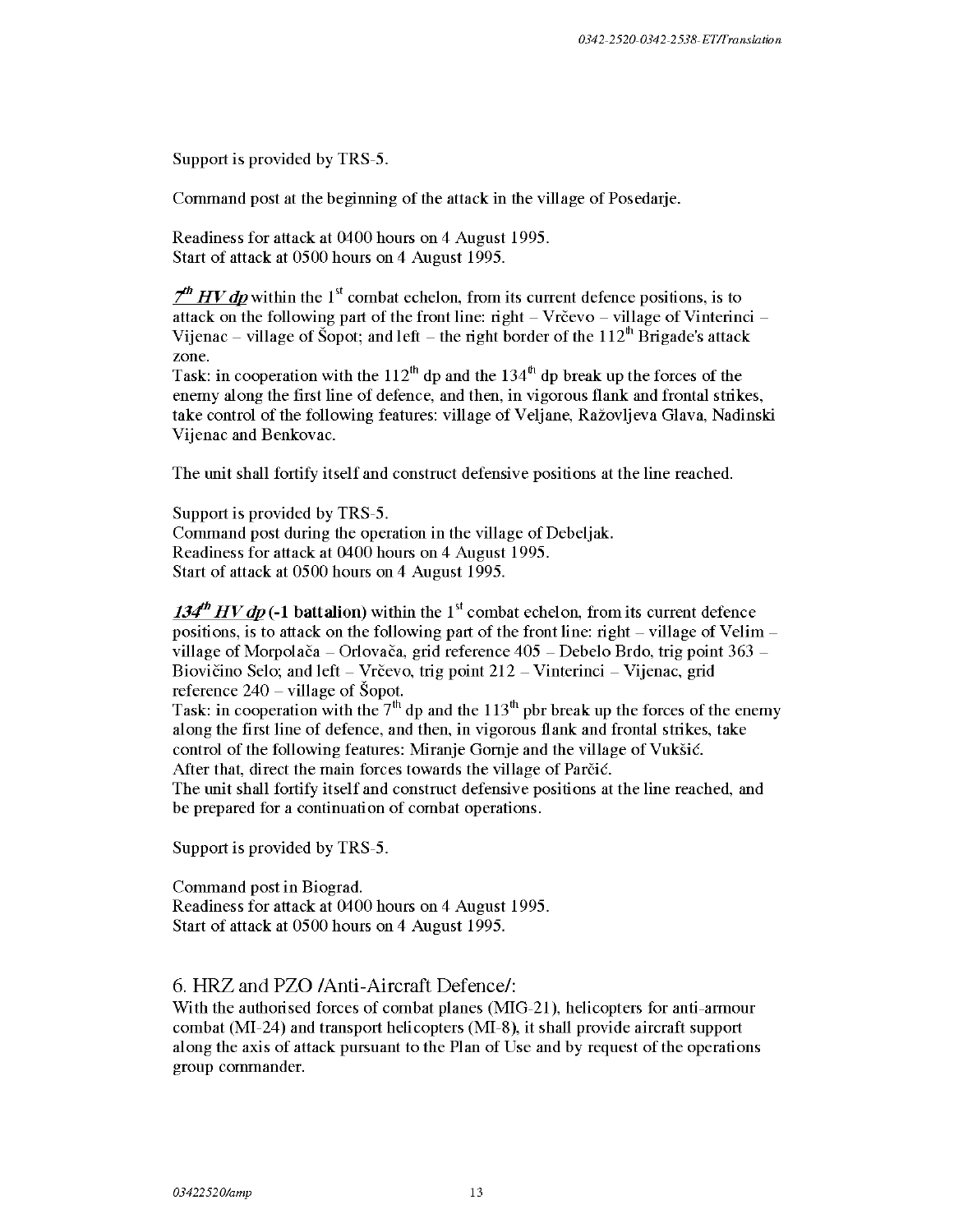# 7. ARTILLERY SUPPORT:

Form artillery groups within the units that carry out the offensive combat operations from the units' own artillery resources, and engage them on the units' focal tasks with the aim of efficient and accurate targeting of the enemy.

Create conditions for a quick penetration of the enemy's front line and penetration into the enemy's operational depth.

Establish cooperation with right and left neighbours for artillery support.

Establish TSs /artillery groups/ and TRSs at operations group levels.

In OG North establish TRS-1, TRS-2 and TS-3 comprising:

- TRS-1: 4 x 130 mm guns, 3 x 122 mm BM21 self-propelled multiple rocket launchers, 2 x 203 mm howitzers and 2 x 152 mm *Nora* howitzers;
- TRS-2:  $2 \times 130$  mm guns from the  $10^{th}$  HVO /Croatian Defence Council/ TRP /Artillery Rocket Regiment/, 2 x 152 mm D-20 howitzers, 1 x 122 mm BM21 self-propelled multiple rocket launchers from the  $5<sup>th</sup>$  HV gbr;
- TS-3: 4 x 130 mm guns from the  $14<sup>th</sup>$  td /Artillery Battalion/, 3 x 155 mm howitzers,  $2 \times 203$  mm howitzers from the  $20<sup>th</sup>$  hd /Howitzer Battalion/.

In OG Sibenik establish TS-4 comprising:

• TS-4: 5 x 130 mm guns from the  $14<sup>th</sup>$  td and 2 x 203 mm howitzers from the  $20^{th}$  hd.

In OG Zadar establish TS-5 comprising:

• TS-5: 5 x 130 mm guns from the  $14<sup>th</sup>$  td, 2 x 203 mm howitzers from the 20<sup>th</sup> hd and 3 x 122 mm D-30 howitzers from the  $112<sup>th</sup>$  HV pbr, /handwritten:/ 122 mm self-propelled multiple rocket launcher

Tasks of artillery-rocket groups:

Group and organise the TSs and TRS-2 along the main attack axes, focus on providing artillery support to the main forces in the offensive operation through powerful strikes against the enemy's front line, command posts, communications centres, artillery firing positions and by putting the towns of Drvar, Knin, Benkovac, Obrovac and Gracac under artillery fire. Create conditions to secure the flanks of the units that are involved in the offensive operation along the main axis. Do not allow the enemy to put fresh forces into action from the following directions: Mliništa  $-$ Glamoč, Drvar - Resanovci - Bosansko Grahovo, Knin - Crvena Zemlja, Knin -Vrlika and Gračac - Obrovac.

Be at immediate readiness for a quick transfer of the elements of artillery combat formations in chase of the enemy.

In line with the established groups, the chiefs of artillery in the operations groups shall devise artillery plans of use and plans of action, each for their respective TS / TRS.

### Anti-armour combat:

Organise anti-armour combat in the units with the resources available for close-range anti-armour combat and resources of short and medium-range guns and missile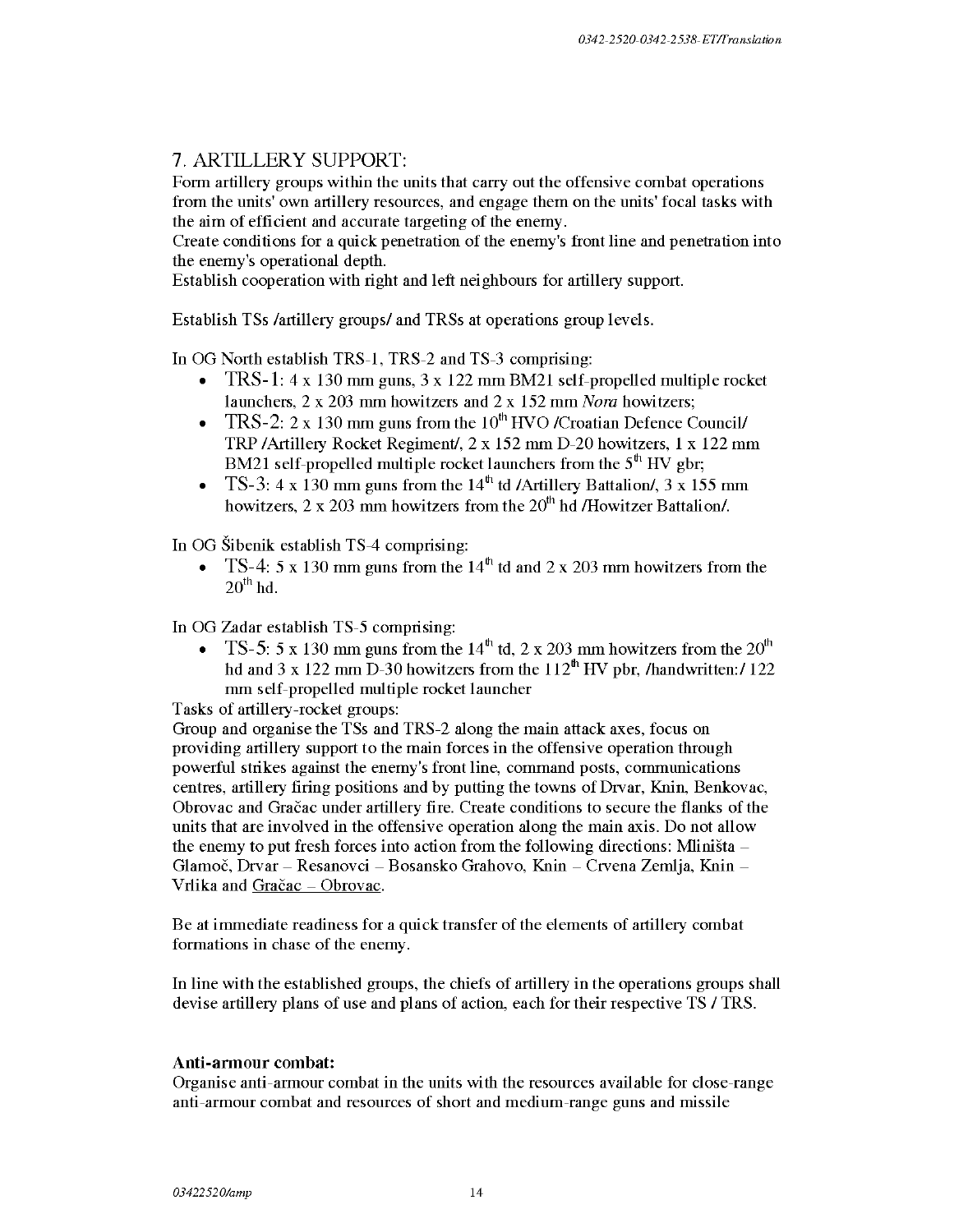systems. Establish a POOd /Anti-Armour Detachment/ in the OG Zadar from within the  $11<sup>th</sup>$  Potrd /anti-armour artillery rocket battalion/ without 2 pieces of artillery that shall be attached to the OG Sibenik, where they shall become part of the POS /?Anti-Armour Unit/ of the OG based on the plan of use that has been worked out. 8. ANTI-AIRCRAFT DEFENCE:

Air monitoring and reporting shall be organised and carried out by the  $2<sup>nd</sup> ZMIN/Air$ Monitoring And Guidance/ battalion, which airs information about the situation in the air space on the reporting wave length via the *PIPIN* system or via a classical communication system based on the ZMIN work plan. For the reception of information ZMIN shall use the ZMIN code map.

Have visual air space monitors at the brigade, company and battalion command posts.

Assign the 204<sup>th</sup> PZO trbr /Artillery-Rocket Brigade/ for the anti-aircraft defence of features as follows:

- <sup>1st</sup> trd /Artillery-Rocket Battalion/: assign for the defence of the
	- Peruča hydroelectric plant
	- Konjsko energy plant
	- $-$  TRS-1
- $2<sup>nd</sup>$  trd: assign for the defence of the
	- town of Sibenik
	- Sibenik bridge
	- $-$ TRS $-2$
- $3<sup>rd</sup>$  trd: assign for the defence of the
	- towns of Zadar and Biograd
	- Pag bridge
	- Maslenica pontoon bridge
	- $TRS-3$

During the combat operation all units shall apply adequate measures of anti-aircraft defence, and in particular measures of camouflaging and shelter.

### 9. ENGINEERING:

Passages in minefields are made by units at the first line of defence. Prepare and carry out defensive engineering work and fortification after reaching the final objective of the attack.

Protect wings and flanks by establishing mobile obstacle construction groups.

The use of building equipment from the Maslenica bridge construction site and the Peruča hydroelectric plant is authorised. The  $40<sup>th</sup>$  Engineering Battalion shall designate a part of its forces for support of the  $4<sup>th</sup>$  gbr and TRS-3, the  $7<sup>th</sup>$  gbr and TRS-1.

#### 10. ABC DEFENCE: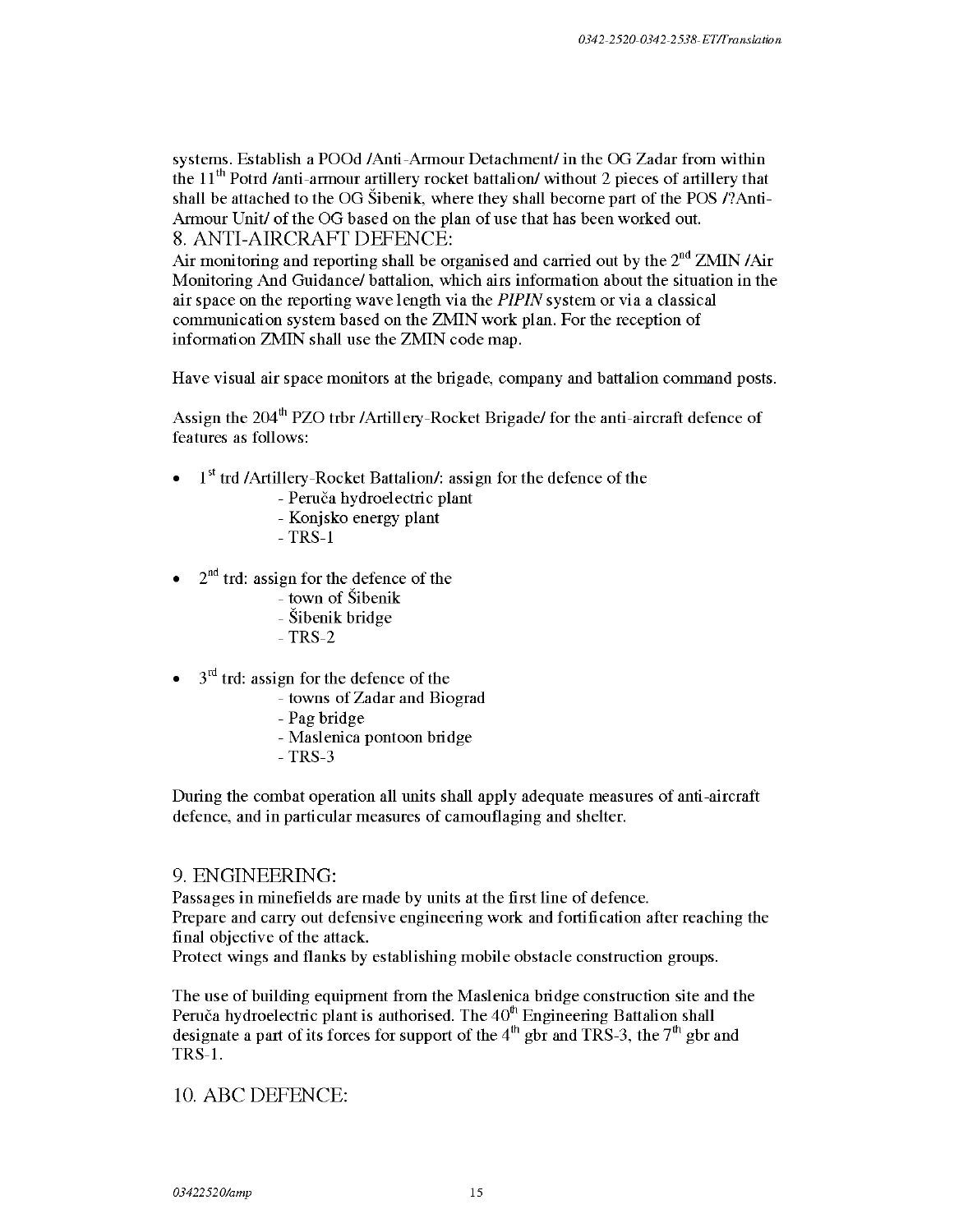All units are required to take preventive and all other measures of ABC protection at all times, and to set up a network of ABC control as regards a possible enemy attack with ABC weapons. Perform individual decontamination immediately, and group decontamination and withdrawal from the contaminated area on my authorisation. The units' ABC reconnaissance men are to be ready for dispatch to areas of ABC weapons use.

# **11.** INFORMATION AND PROPAGANDA:

Complete psychological and combat preparation with all personnel, which will guarantee the resolve and readiness to successfully carry out the task. Through preventive political and psychological action, avert possible cases of despondency and doubt regarding the success of the operation.

Begin explaining the meaning and objective of the operation in due course, as well as the objective of enemy propaganda.

Keep personnel informed on a regular basis about the course of the operation and our successes.

## 12. SECURITY:

- Familiarise only members of the inner commands with the drafting of combat documents and code maps; establish control over the reproduction of files relating to the offensive operation.
- Distribute any document relating to the offensive operation only via courier with an armed escort.
- Fully respect all measures of secrecy and protection when working with means of communication, perform cryptographic data protection, and in radio traffic only use code tables.
- Consistently implement measures of camouflage discipline at command posts, depots and reserve camps, and especially while units are being introduced to the initial positions.
- Prevent the use of weapons, equipment and other resources captured from the enemy until its safe use is ascertained.
- Through measures and action by the commander prevent unauthorised opening of fire and uncovering of the units' firing positions.
- By authorisation from the commander establish cooperation with MUP and SZUP /Service for the Protection of the Constitutional Order/ officials for coordinated action in the zone of responsibility.

## 13. LOGISTICS SERVICE:

### **1.** DEPLOYMENT OF LOGISTICS UNITS

**1.1.** Logistics units of subordinated command

-  $2<sup>nd</sup>$  /company of the/ 310<sup>th</sup> brp /maintenance support battalion/ in Zadar

- a company of the brp in Livno

1.2. Subordinated logistics units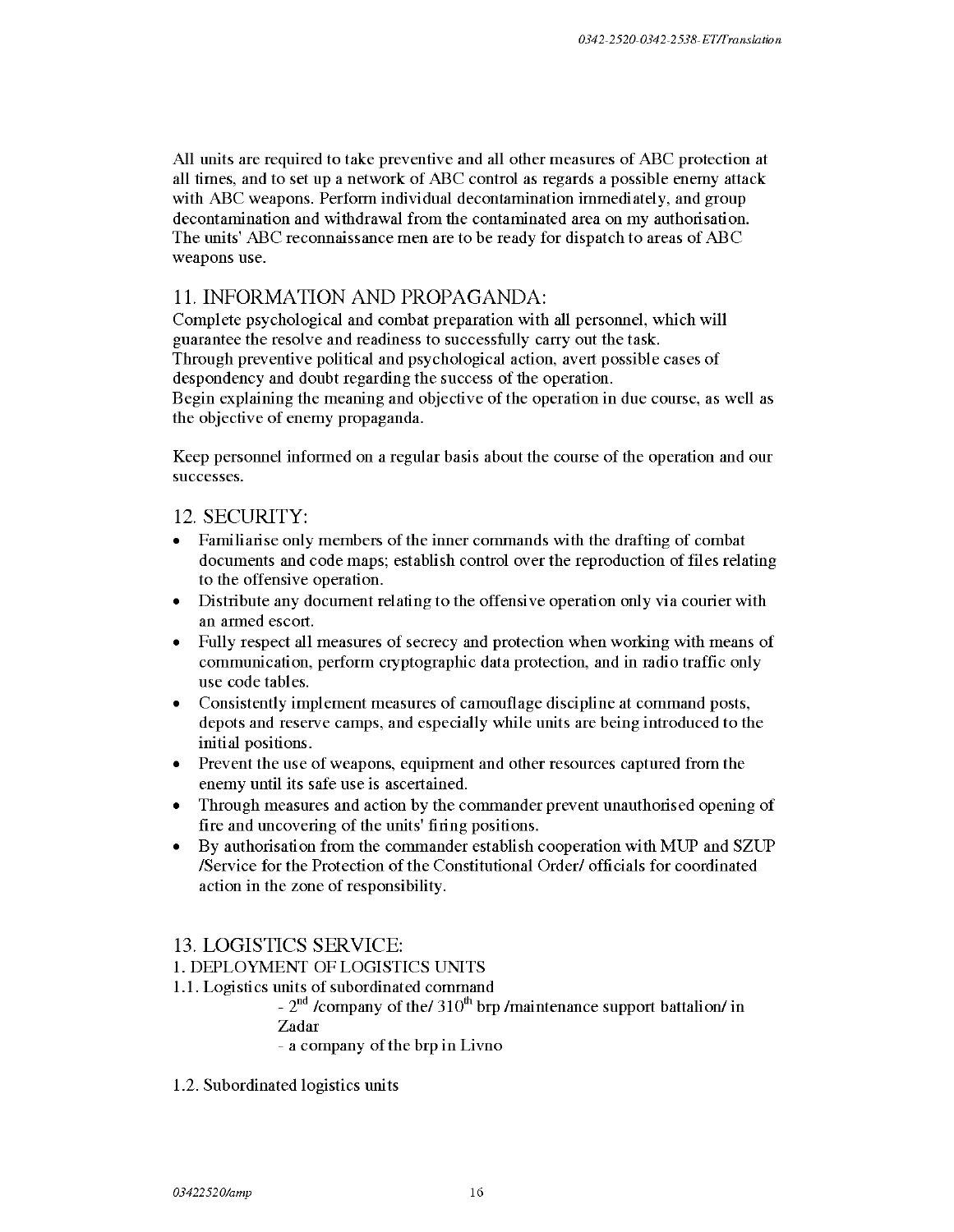- 306<sup>th</sup> LoB /Logistics Base/ in Split with sections in Šibenik and the village of Prolog  $-307$ <sup>th</sup> LoB in Zadar

## 2. ORGANISATION OF LOGISTICS SERVICE

2.1. Focus logistics support on the Bosansko Grahovo – Strmica – Knin and Uništa – Kijevo - Knin axes.

The  $7<sup>th</sup>$  gbr and the 4<sup>th</sup> gbr have priority in supply.

The focus of the supply of materiel shall be on the supply of artillery and tank ammunition.

2.2. Organise the supply of the units as follows:

- units of OG North by relying on the  $306<sup>th</sup>$  LoB, Šibenik section

- units of OG Šibenik by relying on the  $306^{\text{th}}$  LoB, Šibenik section

- units of the OG Zadar by relying on the  $307<sup>th</sup>$  LoB

3. Technical service

3.1. Supply of materiel and equipment:

For implementation of the task the following consumption is authorised:

For units in attack:

- ammunition for infantry weapons, 3 combat sets
- artillery ammunition, 4 combat sets
- fuel , 2.5 tankfuls
- For units in defence:
- ammunition, 2 combat sets
- fuel, 2 tankfuls

Before the beginning of combat operations bring all units up to the required levels of ammunition and fuel.

Provide 2 combat sets of ammunition to artillery at the initial positions. Further supplies shall be provided, depending on consumption based on reports and special requests, within the amounts authorised.

3.2. Maintenance of materiel and equipment

Units that have the facilities perform their own maintenance and small repairs of motor vehicles, while other units use the LoB and facilities of companies based on the logistics support plan.

Units that have the facilities perform their own maintenance and small repairs of combat motor vehicles and engineering equipment, while medium-size repairs are performed at the BRP /maintenance support battalion/ and facilities of companies based on the logistics support scheme.

3.3. Use return transportation to pull out damaged equipment

#### 4. TRANSPORTATION

Use establishment motor vehicles for the transportation of personnel, materiel and equipment.

Send requests for additional transportation of personnel, materiel and equipment to the superior command.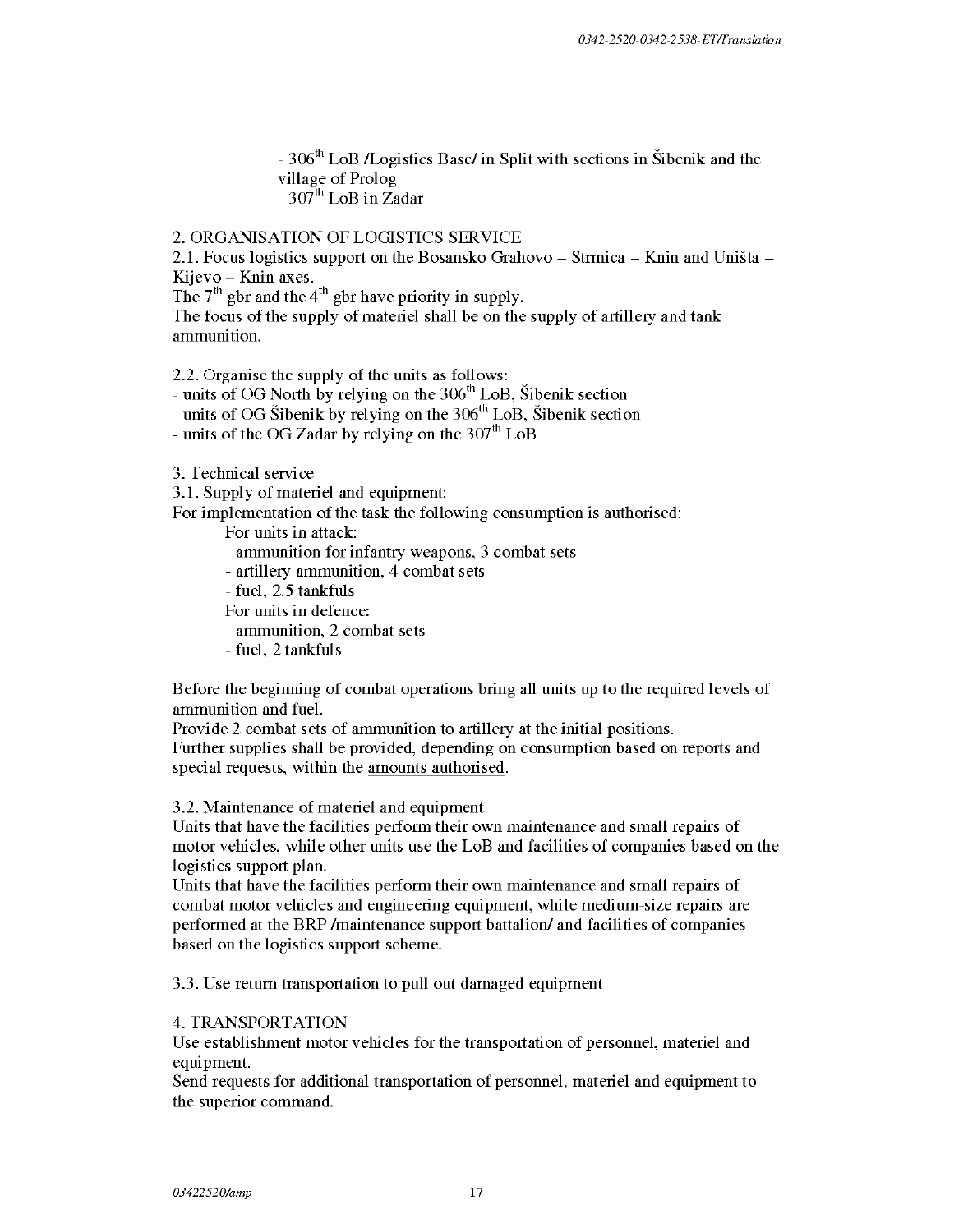The  $72<sup>nd</sup>$  VP Battalion with reinforcements shall be in charge of regulating and controlling traffic.

#### 5. SUPPLIES

5.1. The supply of quartermaster supplies shall be done through the LoB based on the logistics support plan.

5.2. Units that prepare their own food shall be supplied with foodstuff through the LoB based on the logistics support plan.

5.3. Units for which lunch packets are being prepared shall provide their numbers on a daily basis.

5.3. /as printed/ The supply of water to units that are not self-sufficient is provided by the LoB based on the logistics support plan.

For personnel on the front line provide additional factory-packaged drinking water.

#### 6. MEDICAL SUPPORT

6.1. Preventive medical protection is provided by the health care service in its attached units, while units without a health care service shall provide preventive medical protection based on the medical support plan.

6.2. Look after the wounded and injured by relying on the health care service of the units and civilian medical institutions based on the health service plan.

6.3. In case oflarge losses the following mobile medical teams shall intervene:

- from the Livno and Sinj hospitals for OG North and OG Sinj units
	- from the Sibenik hospital for OG Sibenik units

- from the Zadar hospital for OG Zadar units

- from the KC /Surgical Centre/ Split a mobile surgical team is

permanently based in the OG North's area of responsibility.

A medical helicopter is available for urgent intervention on all axes.

6.4. The supply of medical supplies shall be provided based on authorised requests from the depot of the  $306<sup>th</sup>$  LoB.

#### 7. VETERINARY SERVICE

A list of foodstuffs shall be provided by the LoBs through civilian organs before delivery to the units. Provide conditions for storing and warehousing of foodstuffs, and adapt requests for supplies to the possibilities of storage.

#### 8. FIREFIGHTING

Extinguish initial fires immediately after they break out by using available personnel and the means at hand. Pay particular attention to the protection of features with easily inflammable and explosive material.

The person in charge of logistics for the units of the Sajkovic Forward Command Post is Captain Staso MILANOVIC, and forthe units of the Zadar Forward Command Post Captain Miroslav CORIC.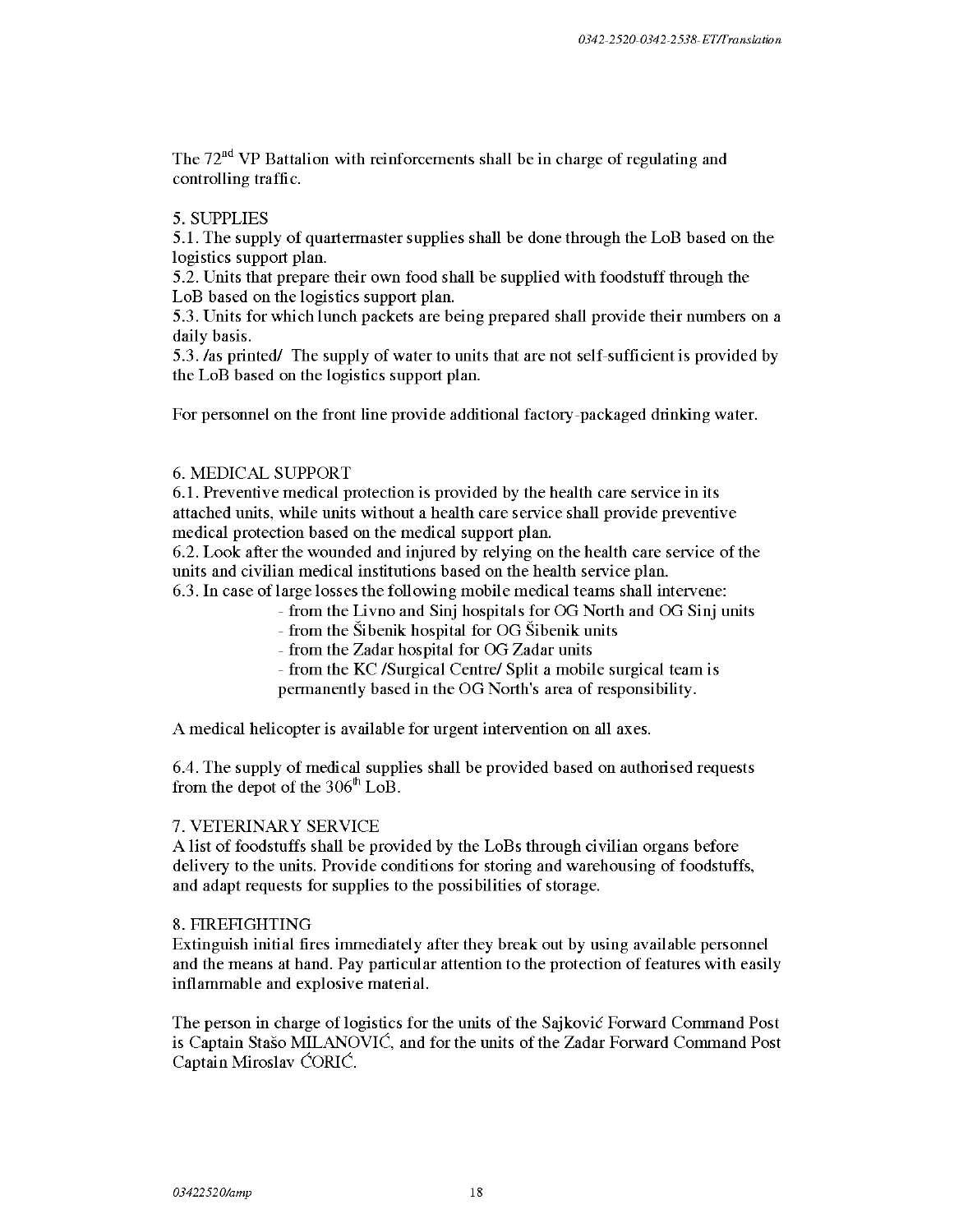## 14. COMMAND AND COMMUNICATION:

Establish command of Split Military District units with the Zadar FCP and Sajkovic FCP based on the existing communications plan for combat action.

## 15. REPORTING:

Send regular daily reports every 6 hours with the situation at 0600 hours, 1200 hours, 1800 hours and 2400 hours.

Interim reports shall be sent when needed.

Send a special report regarding readiness for attack, and upon reaching the line of the immediate, following and final task.

### SIGNALS:

| - START OF ATTACKVATRA /FIRE/                 |  |
|-----------------------------------------------|--|
| - AIR RAID WARNINGZRAK /AIR/                  |  |
| - THREAT OF RADIOACTIVE, BIOLOGICAL, CHEMICAL |  |
|                                               |  |
| - THREAT OF TANKSTENKOVI /TANKS/              |  |
|                                               |  |

RR/JJ/GB

**COMMANDER** Colonel General Ante GOTOVINA /signed and stamped/